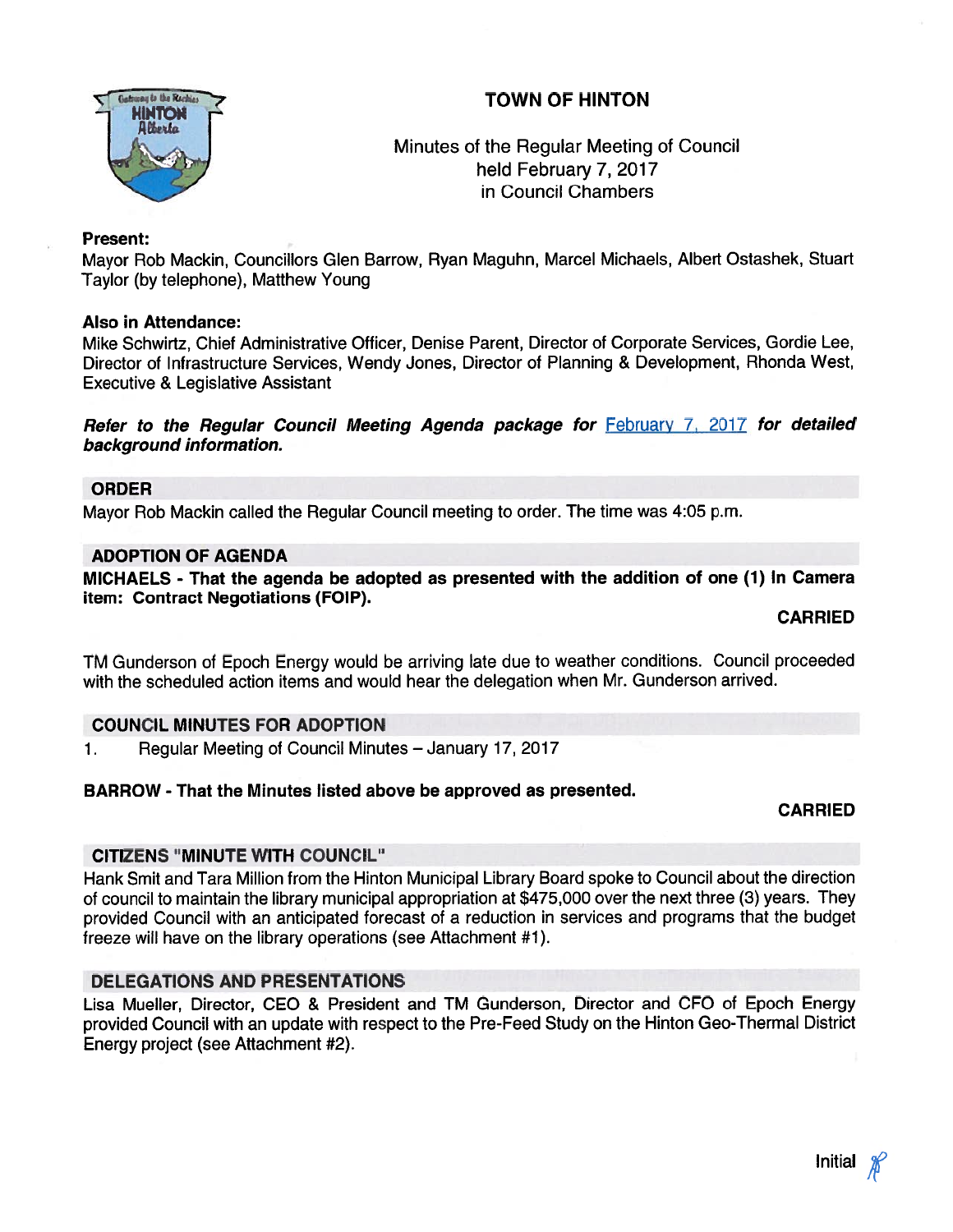## ACTION ITEMS

| Town of Hinton Municipal Library Board Bylaw #1105<br>$\mathbf{1}_{\cdot}$              |                |
|-----------------------------------------------------------------------------------------|----------------|
| MAGUHN - That Council give the Town of Hinton Library Board Bylaw #1105 third and final |                |
| reading.                                                                                |                |
|                                                                                         | <b>CARRIED</b> |
|                                                                                         |                |
| Line of Credit for Operating Expenses Bylaw #1107<br>2.                                 |                |
| YOUNG - That Council give Bylaw #1107 first reading.                                    |                |
|                                                                                         | <b>CARRIED</b> |
|                                                                                         |                |
| MICHAELS - That Council give Bylaw #1107 second reading.                                |                |
|                                                                                         | <b>CARRIED</b> |
|                                                                                         |                |
| YOUNG - That Council give unanimous consent for third reading of Bylaw #1107.           |                |
|                                                                                         | <b>CARRIED</b> |
|                                                                                         |                |
| BARROW - That Council give Bylaw #1107 third and final reading.                         |                |
|                                                                                         | <b>CARRIED</b> |

## iNFORMATION ITEMS

1. Council Information Packages #1, #2 for February 7, 2017

YOUNG - That Council Information Packages #1 and #2 for February 7, 2017 be accepted for information.

CARRIED

### REPORTS FROM MAYOR, COUNCIL, CHIEF ADMINISTRATIVE OFFICER

1. Council Reporting (Training/Conferences/CEAC, Listening Teams, All Other Committees)

Councillors reported on the various committees, meetings and activities they attended since the last Regular Council meeting and what they <sup>p</sup>lan on attending in the coming weeks.

Councillor Michaels left the meeting at 5:33 p.m.

MACKIN — That Council approve the Mayor writing <sup>a</sup> letter requesting <sup>a</sup> meeting with the appropriate Minister with respec<sup>t</sup> to seniors lodging and long term care in Hinton.

CARRIED

MACKIN - That Hinton Town Council provide <sup>a</sup> letter of endorsement to Wayfinder Corp. with respec<sup>t</sup> to their application for <sup>a</sup> Capital Investment Tax Credit specific to the manufacturing and processing facility located in Yellowhead County.

#### CARRIED

Councillor Barrow thanked Hans van Klaveren for his work on keeping the ice on Maxwell Lake in perfect condition for skating.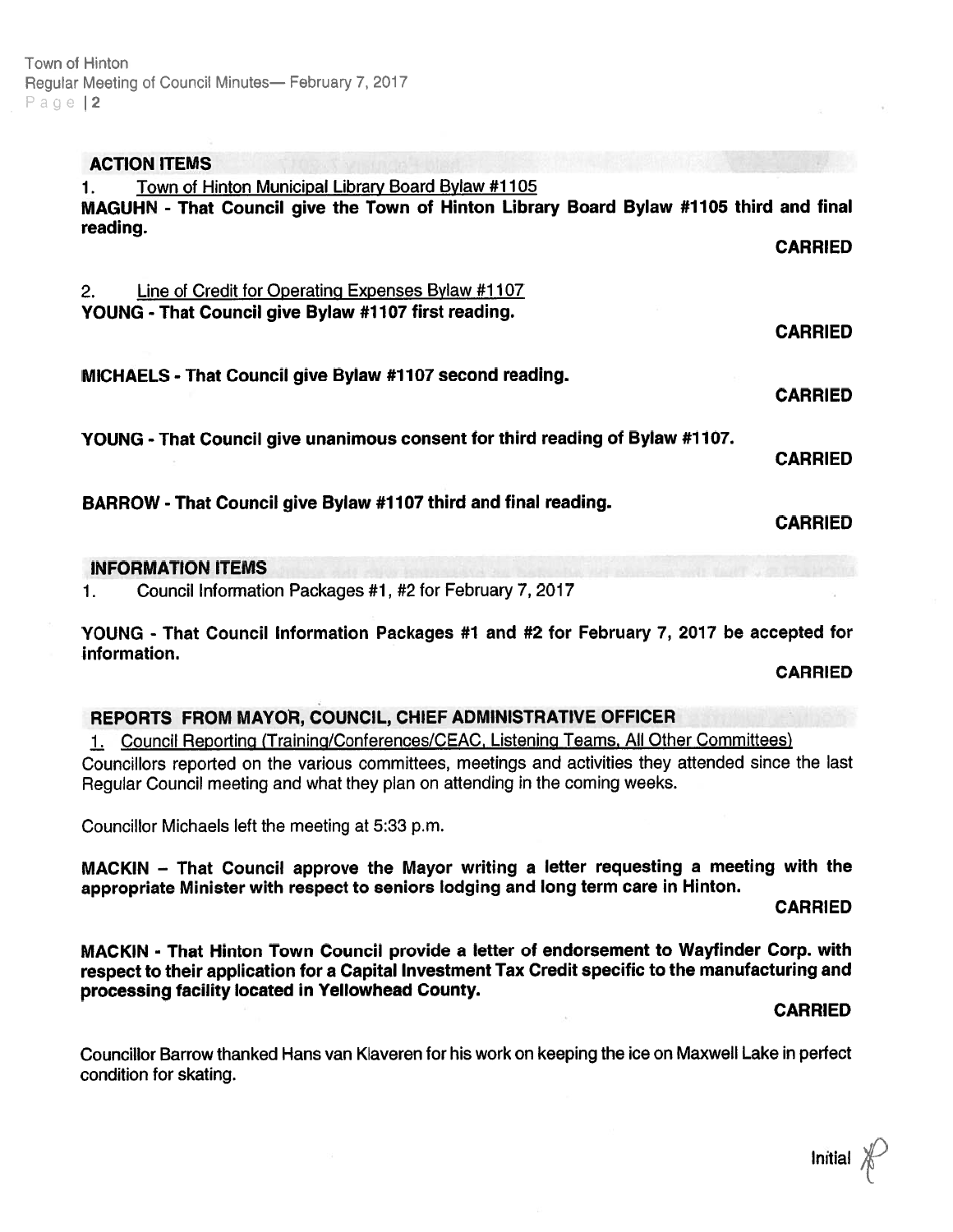Town of Hinton Regular Meeting of Council Minutes— February 7, 2017 Page | 3

> Council thanked Rhonda West for her service to the Town and wished her the best of luck in her new position at the Town of Beaumont.

2. Councillor Information Requests (Email)

Refer to page 15 of the February 7, 2017 Regular Council Agenda.

3. Chief Administrative Officer Report

Chief Administrative Officer Mike Schwirtz provided an update on administrative matters.

#### MOVE IN CAMERA

YOUNG - That the Regular Council meeting move in camera.

The time was 5:46 p.m.

OSTASHEK - That Regular Council meeting revert to regular session.

The time was 6:34 p.m.

#### ADJOURNMENT

BARROW - That the Regular Meeting of Council adjourn.

The time was 6:34 p.m.

CARRIED

CARRIED

CARRIED

Mayor

Director of Corporate Services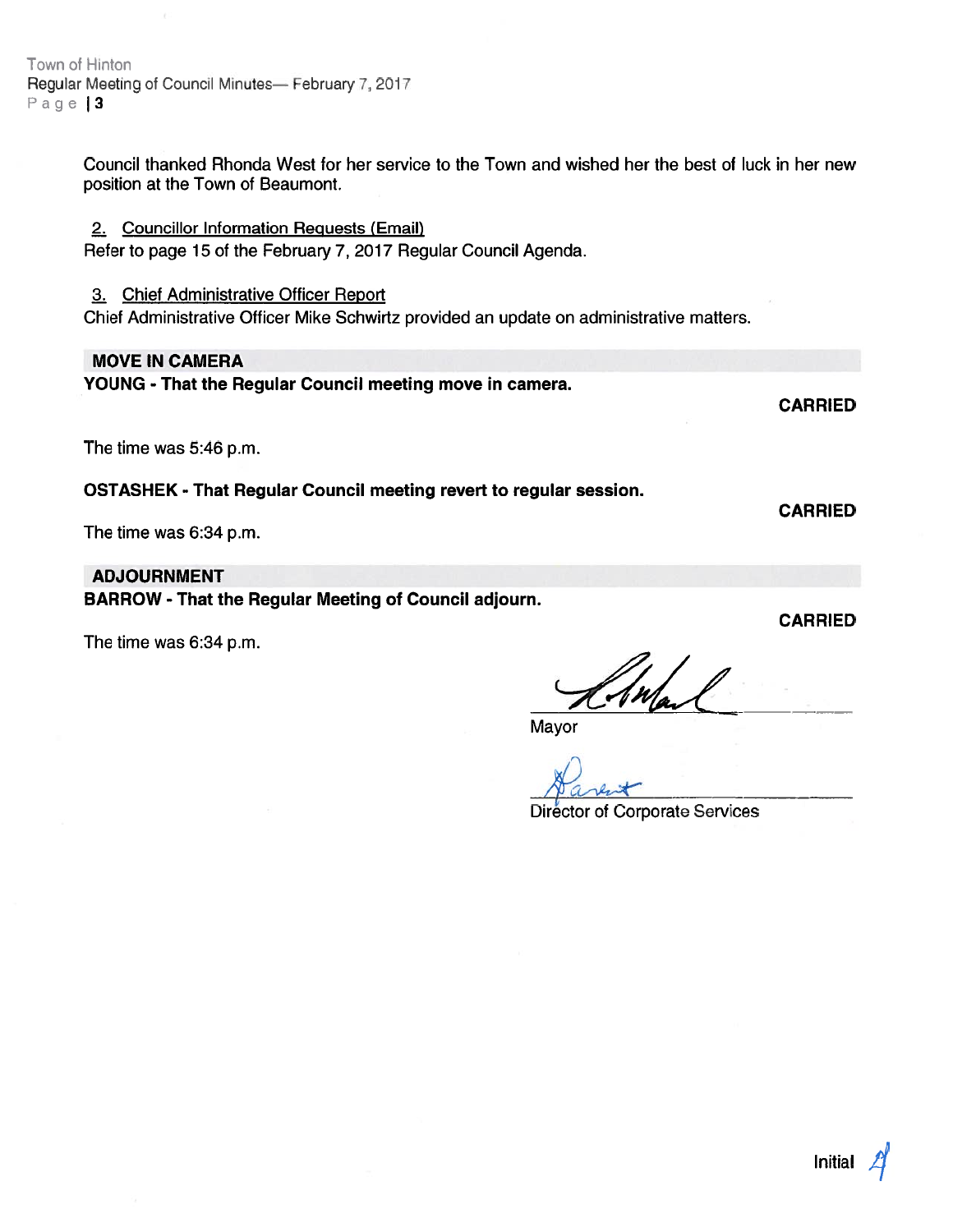



Hendrik Smit Library Board Chair Minton Manicipal Library<br>Hendrik Smi<br>Library Board Chai<br>803 Switzer Drive, Hinton, AB T7V 1V1 Minton Manicipal Library<br>Hendrik Smit<br>Library Board Chair<br>INTON 803 Switzer Drive, Hinton, AB T7V 1V1<br>www.hintonlibrary.org Phone: (780) 816-1015 hsmit@shaw.ca

February 7, 2017  $A+\lambda a$ chment  $\#$ 

Dear Mayor Mackin and Town of Hinton Councillors,

As you know, the Hinton Library Board presented our 2017 municipal appropriation request of \$494,155 to the Mayor and Councillors on November 8, 2016. After <sup>a</sup> follow-up meeting with Council on January 10, 2017 to answer further questions, Council approved a 2017-2019 annual municipal appropriation of \$475,000. This created <sup>a</sup> \$19,155 deficit for the <sup>2017</sup> library operating budget, and projected deficits of \$24,097 and \$29,088 for the <sup>2018</sup> and <sup>2019</sup> operating budgets.

As trustees who are fiscally responsible for public monies, the Library Board believes that having <sup>a</sup> balanced library budget is <sup>a</sup> priority. We have carefully considered our options for reducing the operating budget and have had to make some hard decisions regarding how to deliver library service to the residents of Hinton and the surrounding area of Yellowhead County. It is with grea<sup>t</sup> regre<sup>t</sup> that the Library Board announces that in order to create <sup>a</sup> balanced library budget based on <sup>a</sup> 2017-20 <sup>19</sup> municipal appropriation of \$475,000, the Library Board would have to:

- 1. Year One close the Hinton Coal Branch Archives this would impact many residents of Hinton and area, as they would no longer have access to the history of Hinton which is stored in the archives. As well, it would impact those citizens and organizations who have <sup>p</sup>laced materials in the archives or donated to the archives. The primary donors and users of the archives are older residents, long time residents, and the media.
- 2. Year Two discontinue the TD Summer Reading Club this would impact many families in Hinton and area, as there would no longer be free literacy programming available for their children to attend. As well, it would lower the reading ability of school age children when they return to classes in September, as participating in reading activities over the summer has been proven to help children maintain literacy skills. In 2016, we had <sup>146</sup> children age<sup>d</sup> 5-12 from diverse socio-economic backgrounds participate in the TD Summer Reading Club.
- 3. Year Three close the Hinton Municipal Library on Mondays this would impact many residents of Hinton and area, as they would no longer have access to any library services one day <sup>a</sup> week. The free services that many people access at the library include: wi-fl, computers, lounging and socializing, programs, browsing the collection, ordering or <sup>p</sup>icking up materials, and asking for assistance with technology or computer instruction. Closing the library on Mondays would reduce community library use by about 15%.

The Hinton Library Board respectfully urges Council to reconsider their decision to reduce the <sup>2017</sup> municipal appropriation and to instead approve <sup>a</sup> municipal appropriation of \$494,155 in the Town's 2017 operating budget.

Sincerely,

Hank Smit

"A Library says <sup>a</sup> lot about <sup>a</sup> community"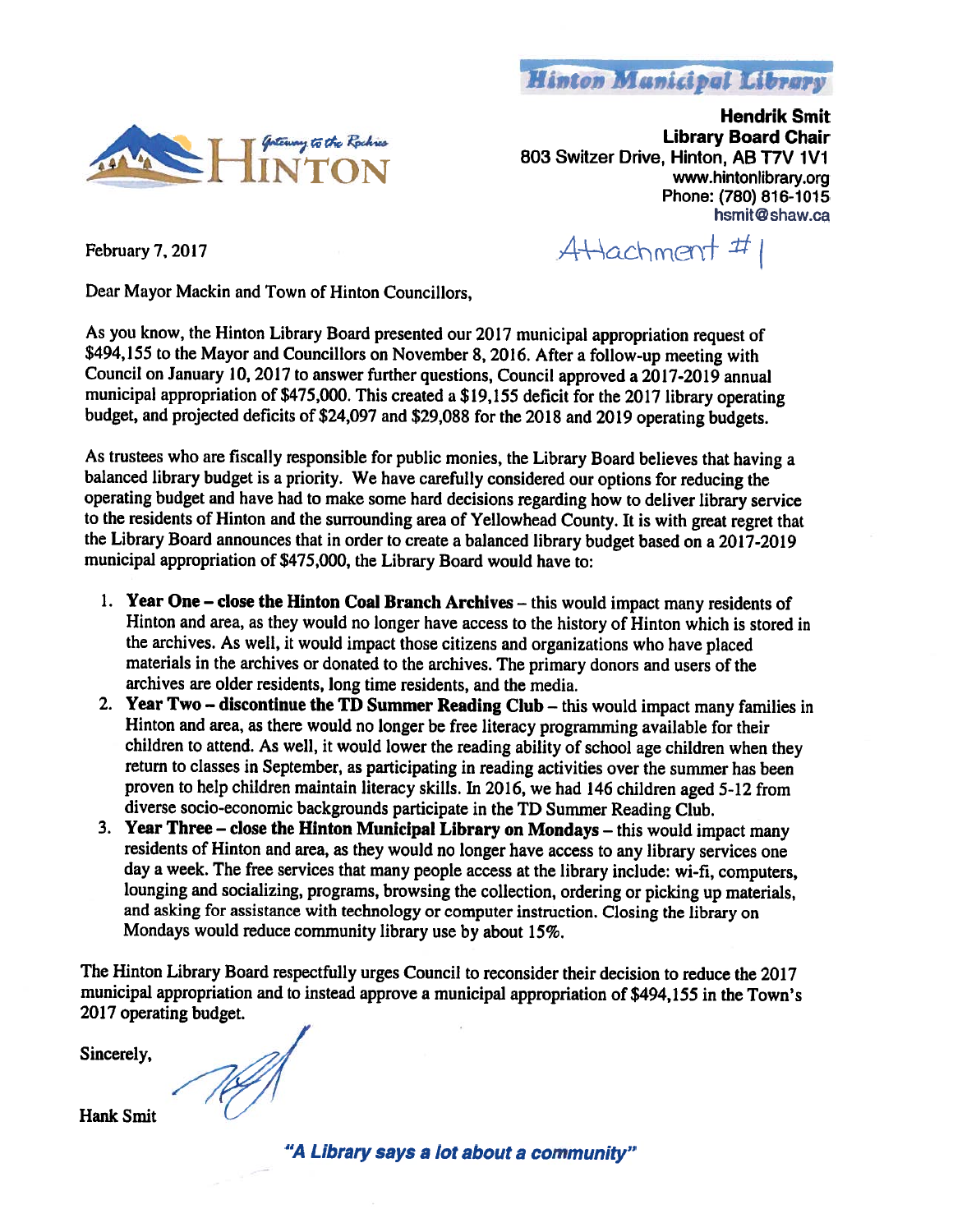17/02/2017

Attachment2









ù.

 $\mathbf{1}$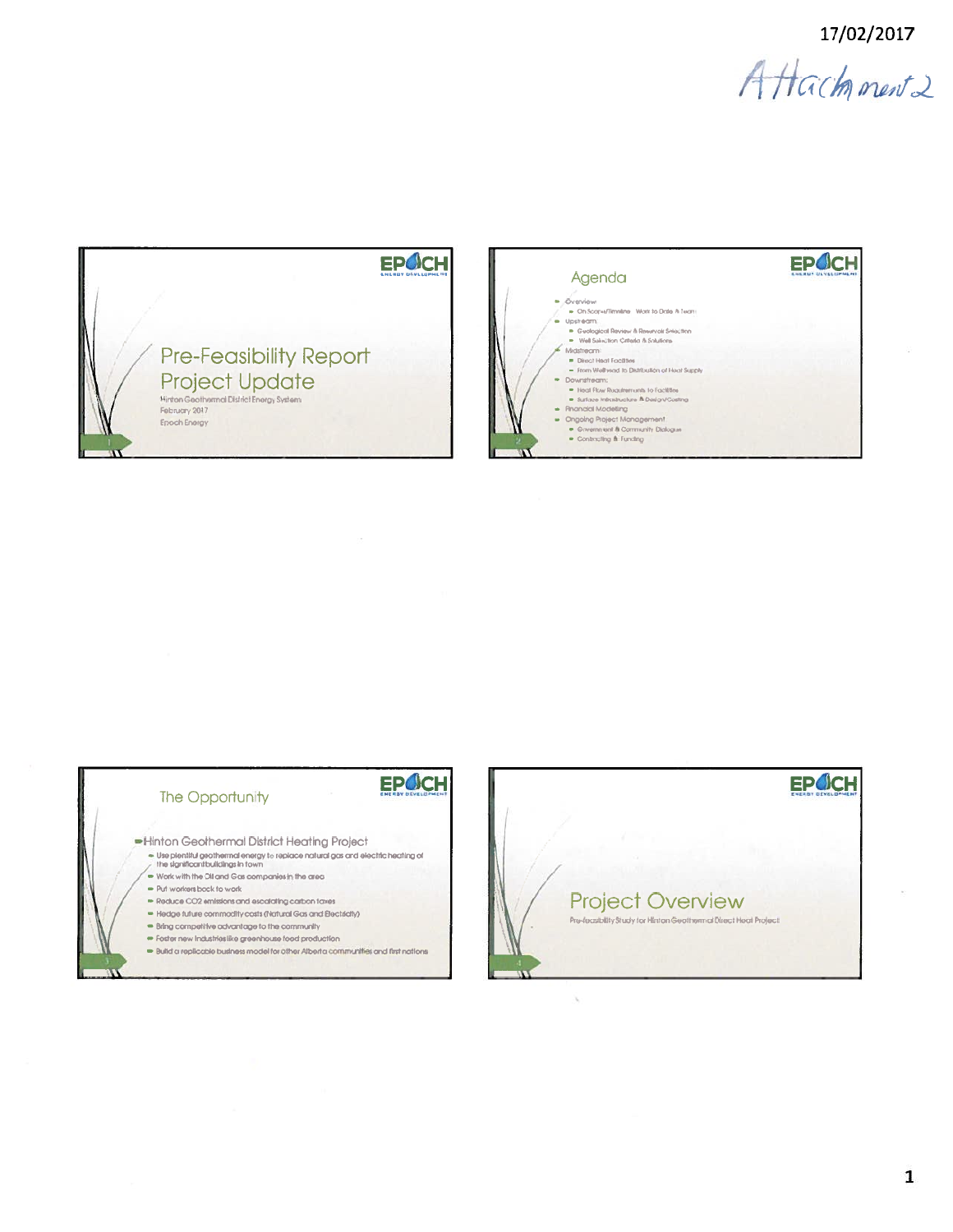$\pm$ 







 $\langle\cdot,\cdot\rangle$ 



 $\sim$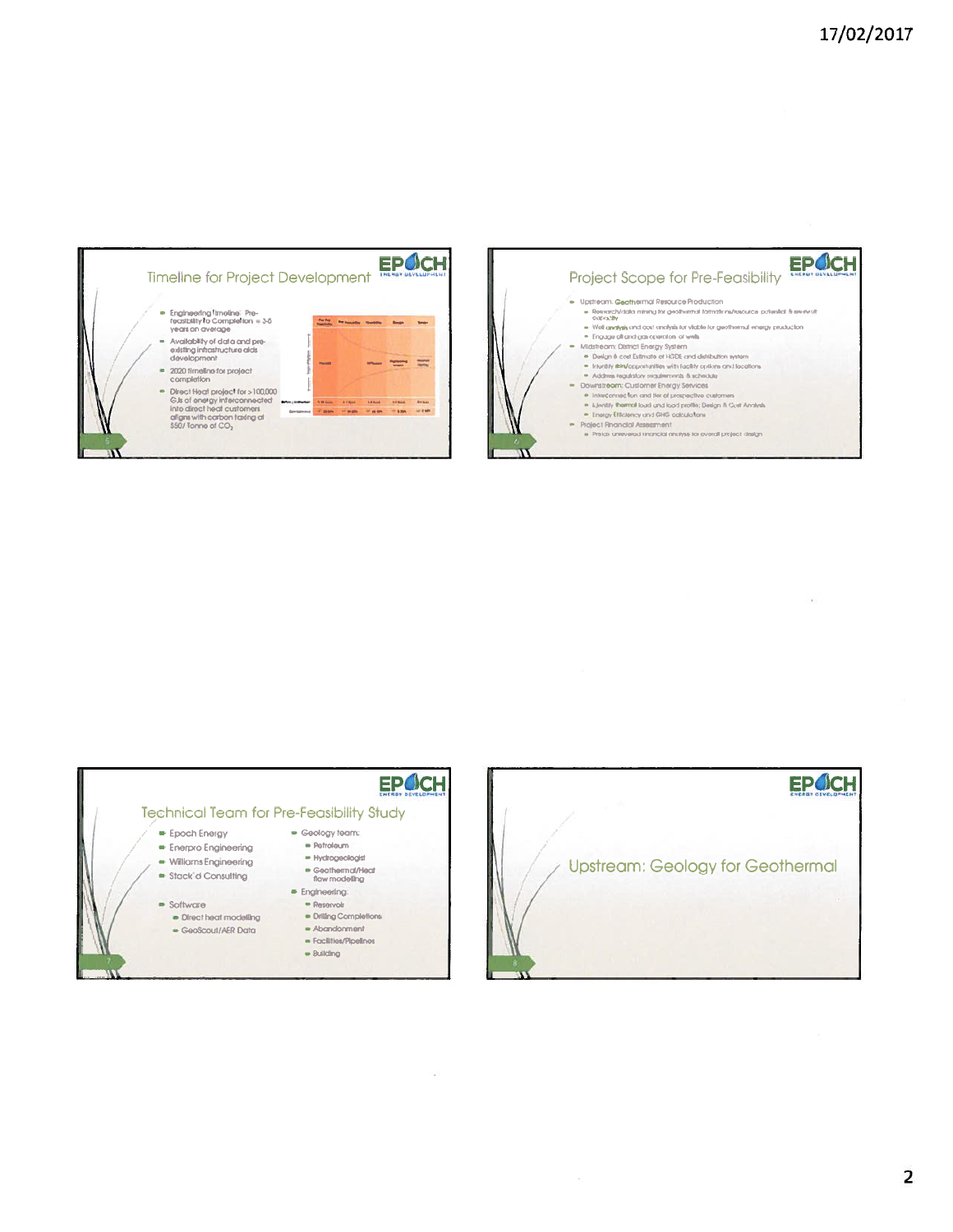



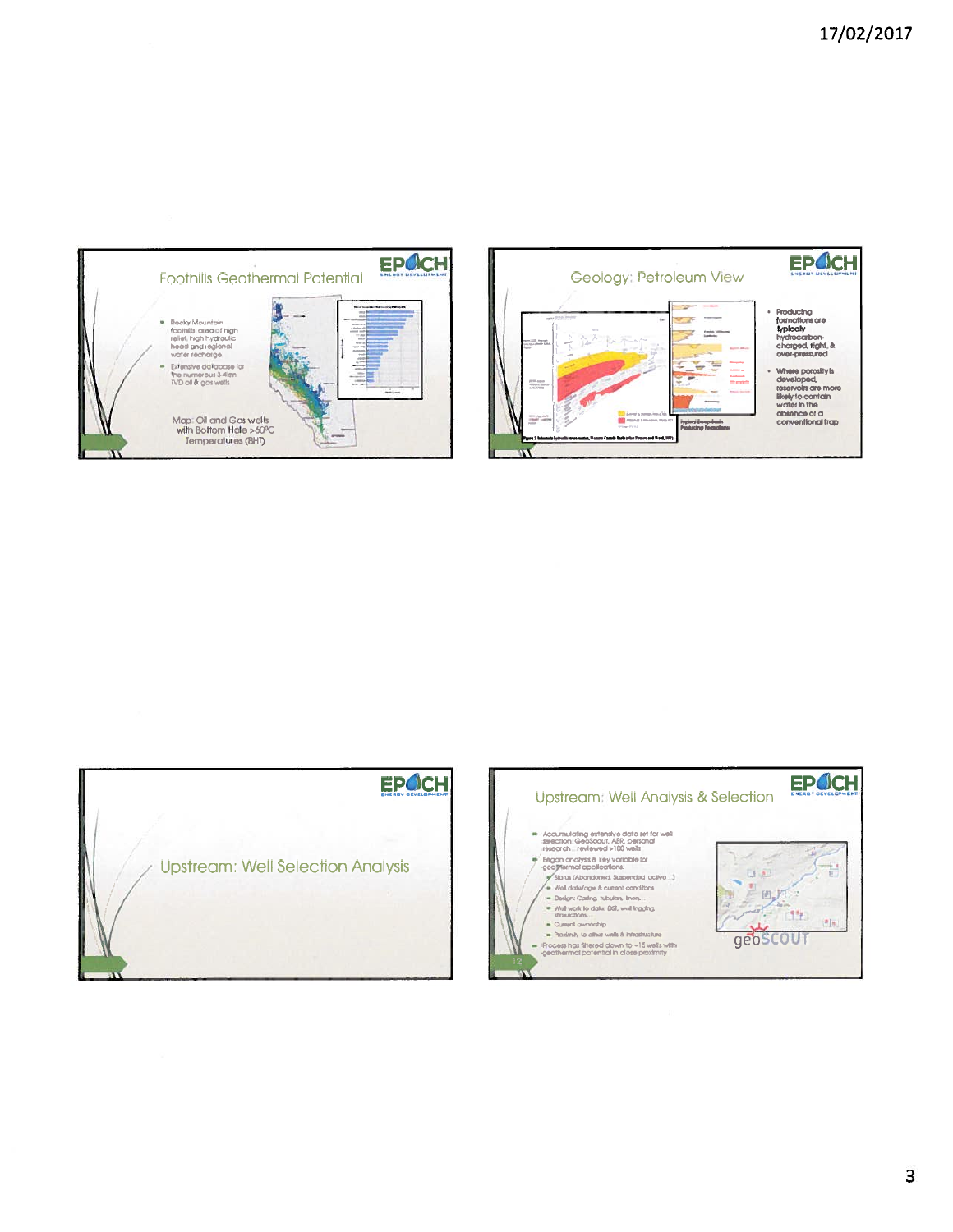







4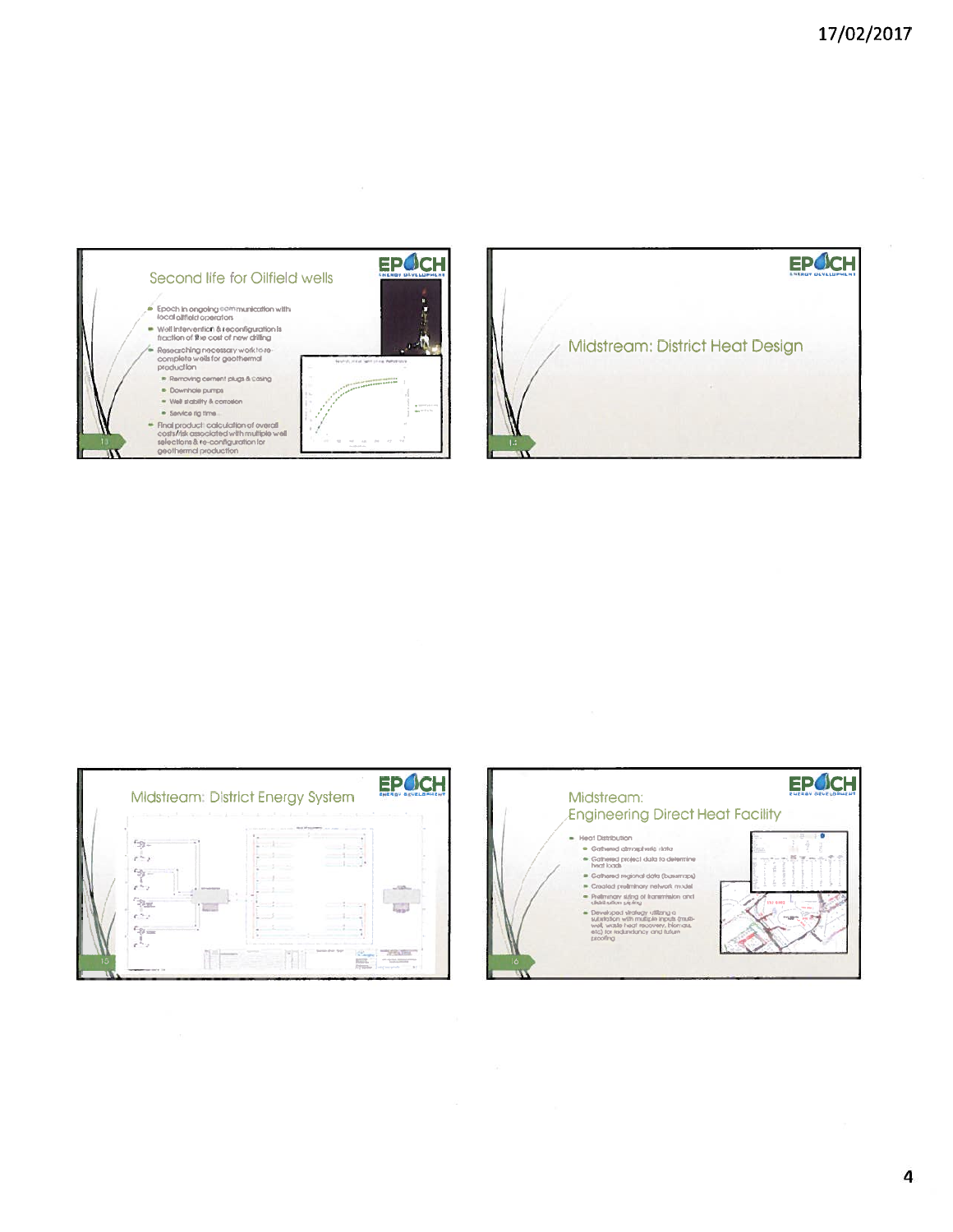





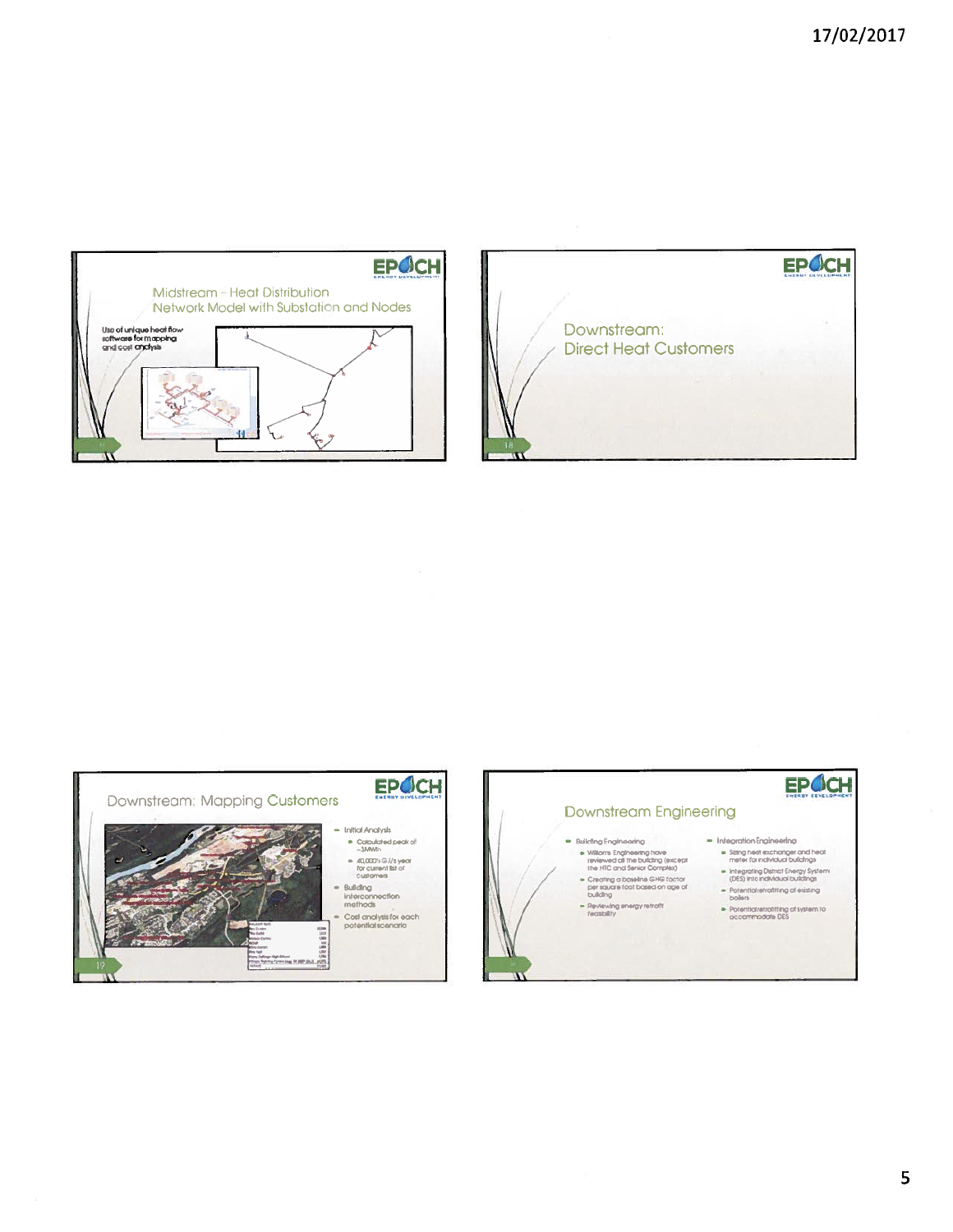

 $\widetilde{\mathcal{R}}$ 





#### **Project Benefits**

画 偏

22

 $\frac{16}{6 \text{ m} \cdot \text{m}}$ 

# EPOCH

- Local source of clean renewable<br>heat supply
- Significant untapped resource<br>potential
- bing-term stable "non-commodity"<br>base heat pricing
- Community based project
- Reduce GHG associated with<br>Natural Gas heating
- Opportunity for positive, "green"<br>marketing
- Potential for delayed well<br>suspension & abandonment